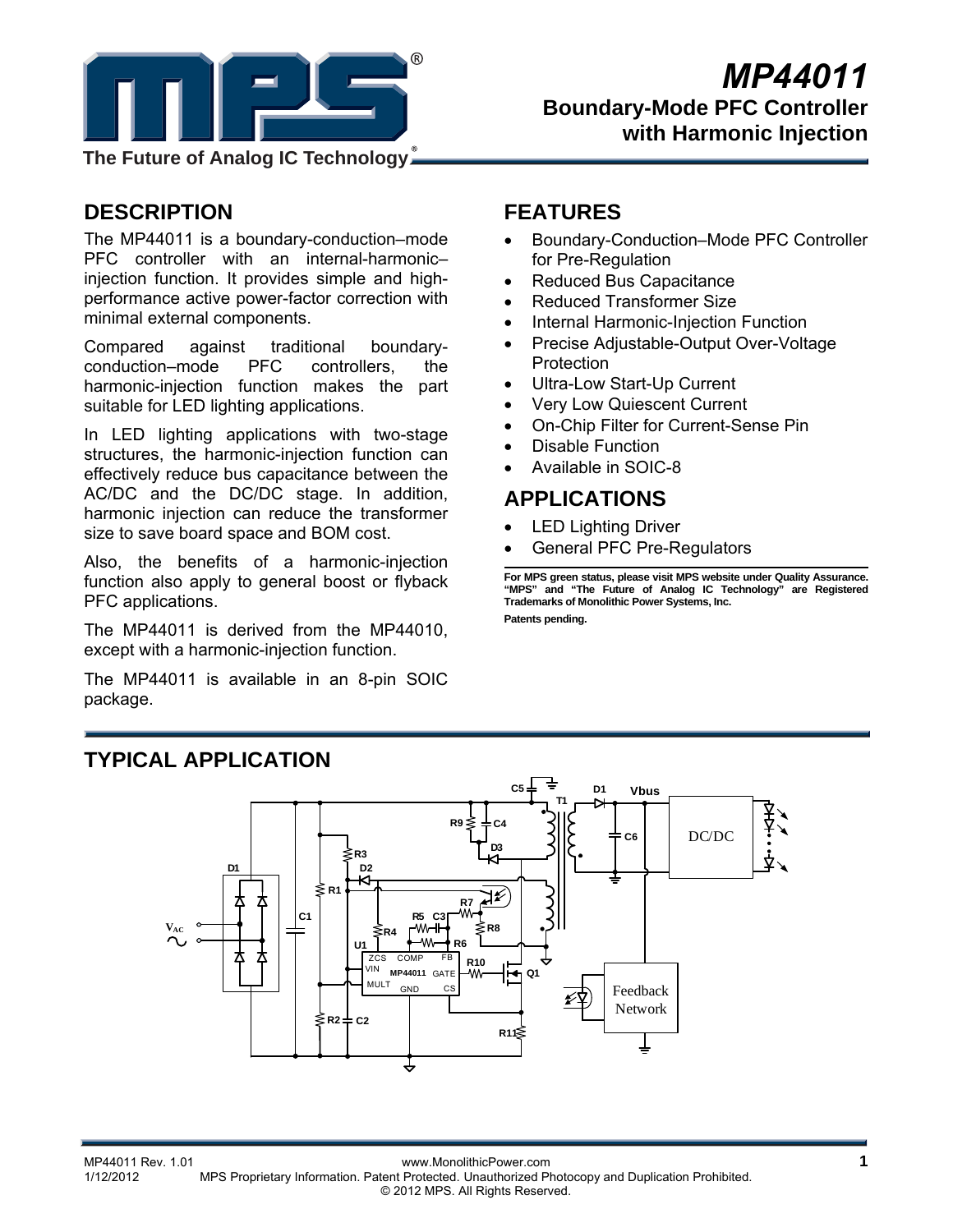

### **ORDERING INFORMATION**

| <b>Part Number</b> | Package | Top Marking | Junction Temperature $(T_J)$ |
|--------------------|---------|-------------|------------------------------|
| MP44011HS*         | SOIC8   | MP44011     | $+125^{\circ}$<br>-40°C to   |

\* For Tape & Reel, add suffix –Z (e.g. MP44011HS–Z). For RoHS compliant packaging, add suffix –LF (e.g. MP44011HS–LF–Z).

### **PACKAGE REFERENCE**



# **ABSOLUTE MAXIMUM RATINGS (1)**

| Analog Inputs and Outputs -0.3V to +6.5V    |  |
|---------------------------------------------|--|
| ZCS Maximum Current -50mA to +10mA          |  |
| Power Dissipation $(T_A=25^{\circ}C)^{(2)}$ |  |
|                                             |  |
| Junction Temperature150°C                   |  |
| Lead Temperature (Solder)260°C              |  |
| Storage Temperature -55°C to +150°C         |  |
|                                             |  |

# *Recommended Operating Conditions* **(3)**

Supply Voltage (VIN) ....................... 13.4V to 22V Analog Inputs and Outputs ............. -0.3V to +6V Operating Junction Temp.  $(T_J)$ . -40°C to +125°C

# *Thermal Resistance* **(4)** *θJA θJC*

#### SOIC8 ..................................... 90 ...... 45 ... °C/W

#### **Notes:**

- 1) Exceeding these ratings may damage the device.
- 2) The maximum allowable power dissipation is a function of the maximum junction temperature  $T_J(MAX)$ , the junction-toambient thermal resistance  $\theta_{JA}$ , and the ambient temperature  $T_A$ . The maximum allowable continuous power dissipation at any ambient temperature is calculated by  $D(MAX)=(T_J(MAX)-T_J(MAX))$  $T_A$ )/  $\theta_{JA}$ . Exceeding the maximum allowable power dissipation will cause excessive die temperature, and the regulator will go into thermal shutdown. Internal thermal shutdown circuitry protects the device from permanent damage.
- 3) The device is not guaranteed to function outside of its operating conditions.
- 4) Measured on JESD51-7, 4-layer PCB.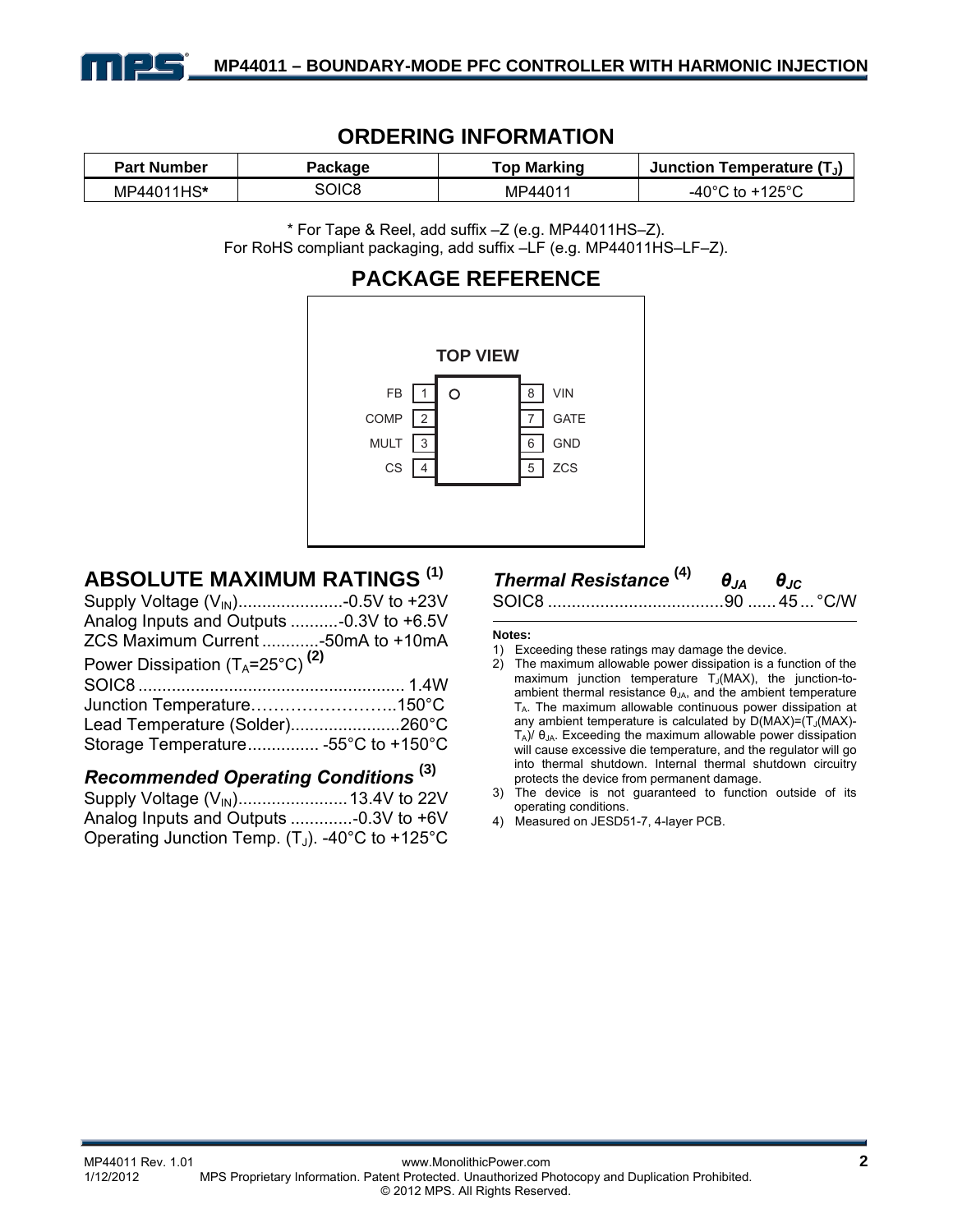# **ELECTRICAL CHARACTERISTICS**

npg

#### $V_{IN}$  = 15V,  $T_A$  = T<sub>J</sub> = 25<sup>°</sup>C, unless otherwise noted.

| Parameter                             | <b>Symbol</b>                   | <b>Condition</b>                    | Min            | <b>Typ</b>     | <b>Max</b> | <b>Units</b> |  |
|---------------------------------------|---------------------------------|-------------------------------------|----------------|----------------|------------|--------------|--|
| <b>Supply Voltage</b>                 |                                 |                                     |                |                |            |              |  |
| <b>Operating Range</b>                | $V_{IN}$                        | After turn on                       | 10.7           |                | 22         | V            |  |
| Turn-On Threshold                     | $V_{IN \text{ on }}$            |                                     | 11             | 12.4           | 13.4       | $\vee$       |  |
| <b>Turn-Off Threshold</b>             | $V_{\text{IN off}}$             |                                     | 8.7            | 9.8            | 10.7       | $\vee$       |  |
| <b>Hysteretic Voltage</b>             | $V_{IN\;hys}$                   |                                     | 2.2            |                | 3          | $\vee$       |  |
| Zener Voltage                         | $V_{z}$                         | $I_{IN} = 5mA$                      | 22             | 25             | 28         | V            |  |
| <b>Supply Current</b>                 |                                 |                                     |                |                |            |              |  |
| Start-Up Current                      | $I_{\text{startup}}$            | $V_{IN} = 11V$                      |                | 15             | 40         | μA           |  |
| Quiescent Current                     | $I_q$                           | No switch                           |                | 0.46           | 0.65       | mA           |  |
| <b>Operating Current</b>              | I <sub>IN</sub>                 | $F_s = 70$ kHz, C <sub>O</sub> =1nF |                | 1.6            | 2.5        | mA           |  |
| <b>Multiplier</b>                     |                                 |                                     |                |                |            |              |  |
| Input Bias Current                    | $I_{MULT}$                      |                                     |                |                | $-1$       | μA           |  |
| <b>Linear Operation Range</b>         | <b>V<sub>MULT</sub></b>         |                                     | $0$ to $3$     |                |            | V            |  |
| Output Max. Slope                     | $\Delta V_{CS}/\Delta V_{MULT}$ |                                     | 1.62           | 1.85           |            | V/V          |  |
| Gain $\overline{^{(5)}}$              | Κ                               |                                     |                | 0.6            | 0.82       | 1/V          |  |
| <b>Error Amplifier</b>                |                                 |                                     |                |                |            |              |  |
| Feedback Voltage                      | $V_{FB}$                        |                                     | 2.465          | 2.5            | 2.535      | $\vee$       |  |
| Feedback Voltage Line<br>Regulation   | $V_{\text{FB\_LR}}$             | VIN=10.7V to 22V                    |                | $\overline{2}$ | 5          | mV           |  |
| <b>Feedback Bias Current</b>          | $I_{FB}$                        |                                     |                |                | 0.2        | μA           |  |
| Open Loop Voltage Gain <sup>(6)</sup> | $G_V$                           |                                     | 60             | 80             |            | dB           |  |
| Gain-Bandwidth Product <sup>(6)</sup> | GB                              |                                     |                | 1              |            | <b>MHz</b>   |  |
| Source Current                        | COMP_source                     |                                     | $-5$           | $-4$           | $-2$       | mA           |  |
| <b>Sink Current</b>                   | COMP_sink                       |                                     | 2.5            | 5.5            |            | mA           |  |
| <b>Upper Clamp Voltage</b>            | $V_{COMP\_H}$                   |                                     | 5.3            | 6              | 6.6        | $\vee$       |  |
| Lower Clamp Voltage                   | $V_{COMP\_L}$                   |                                     | $\overline{2}$ | 2.2            | 2.4        | V            |  |
| <b>Current Sense Comparator</b>       |                                 |                                     |                |                |            |              |  |
| Input Bias Current                    | $I_{CS}$                        |                                     |                |                | $-1$       | μA           |  |
| Delay                                 | $t_{DT}$                        |                                     |                | 300            | 450        | ns           |  |
| <b>Current Sense Clamp Voltage</b>    | V <sub>CS</sub> Clamp           |                                     | 1.6            | 1.72           | 1.83       | V            |  |
| <b>Current Sense Offset</b>           | $V_{CS\_Offset}$                | $V_{MULT} = 0V$                     |                | 30             |            | mV           |  |
|                                       |                                 | $V_{MULT} = 2.5V$                   |                | 5              |            | mV           |  |
| <b>Zero Current Sensor</b>            |                                 |                                     |                |                |            |              |  |
| <b>Upper Clamp Voltage</b>            | V <sub>ZCSclamp</sub> H         | $I_{ZCS}$ =2.5mA                    | 7.2            | 7.8            |            | V            |  |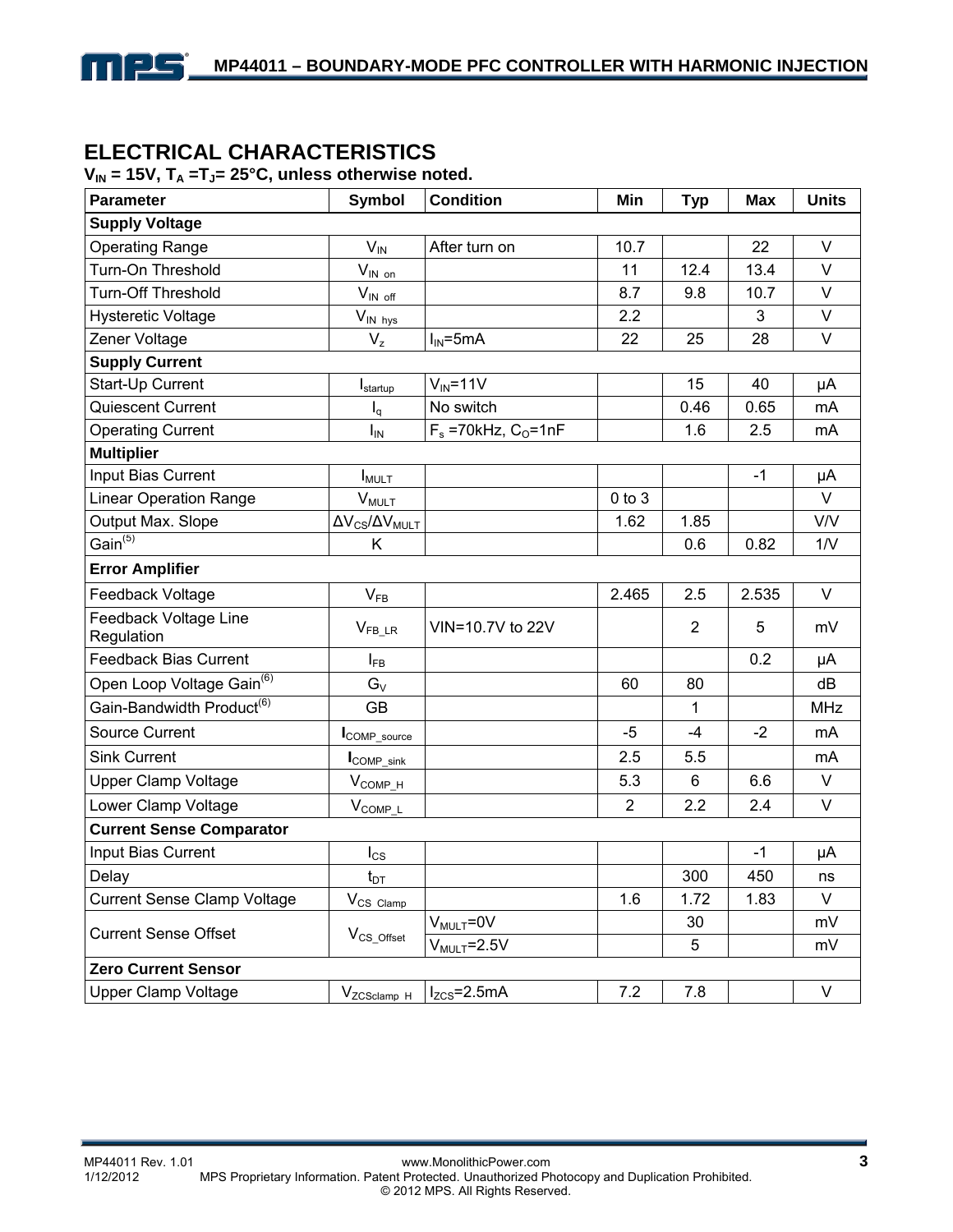# **ELECTRICAL CHARACTERISTICS (continued)**

V<sub>IN</sub> = 15V, T<sub>A</sub> = T<sub>J</sub>=25°C, unless otherwise noted.

<u>- 15</u>

| <b>Parameter</b>                     | <b>Symbol</b>                 | <b>Condition</b>                                                                  | Min            | <b>Typ</b> | <b>Max</b> | <b>Units</b> |
|--------------------------------------|-------------------------------|-----------------------------------------------------------------------------------|----------------|------------|------------|--------------|
| Lower Clamp Voltage                  | V <sub>ZCSclamp</sub> L       | $I_{ZCS}$ =-2.5mA                                                                 | 0.3            | 0.55       | 0.8        | V            |
|                                      | $V_{ZCS H}$                   | $V_{ZCS}$ rising                                                                  |                | 2.1        | 2.3        | $\vee$       |
| Zero Current Sensing Threshold       | $V_{ZCS~L}$                   | $V_{ZCS}$ falling                                                                 | 1.15           | 1.35       |            | $\vee$       |
| ZCS_EN Threshold                     | V <sub>ZCS</sub> EN R         | V <sub>zcs</sub> rising                                                           |                | 310        |            | mV           |
| <b>ZCS_EN Hysteresis</b>             | V <sub>ZCS</sub> EN hys       |                                                                                   |                | 120        |            | mV           |
| <b>Source Current Capability</b>     | Izcs source                   |                                                                                   |                |            | $-3$       | mA           |
| <b>Restart Current After Disable</b> | $I_{ZCS}$ res                 |                                                                                   |                | $-85$      | -60        | μA           |
| <b>Re-Starter</b>                    |                               |                                                                                   |                |            |            |              |
| <b>Re-Start Time</b>                 | $\mathsf{t}_{\mathsf{start}}$ |                                                                                   | 80             | 175        | 280        | μs           |
| Over-Voltage                         |                               |                                                                                   |                |            |            |              |
| Dynamic OVP Current                  | $I_{OVP}$                     |                                                                                   | 30             | 40         | 50         | μA           |
| <b>Hysteresis</b>                    | $I_{OVP\ Hys}$                |                                                                                   |                | 30         |            | μA           |
| <b>Static OVP Threshold</b>          | <b>V<sub>OVP</sub></b>        |                                                                                   | $\overline{2}$ | 2.2        | 2.4        | V            |
| <b>Gate Driver</b>                   |                               |                                                                                   |                |            |            |              |
|                                      | $V_{OH}$                      | $I_{\text{GDsource}}$ =20mA                                                       |                | 2.4        | 3          | $\vee$       |
| Dropout Voltage                      |                               | $I_{GDsource} = 200mA$                                                            |                | 4.8        | 5.4        | V            |
|                                      | $V_{OL}$                      | $I_{\text{GDsink}}$ =200mA                                                        |                | 1.2        | 1.5        | $\vee$       |
| Voltage Fall Time                    | $t_f$                         |                                                                                   |                | 30         | 70         | ns           |
| Voltage Rise Time                    | $t_{r}$                       |                                                                                   |                | 40         | 80         | ns           |
| Max Output Drive Voltage             | $V_{D \, max}$                |                                                                                   | 12             | 13.5       | 15         | V            |
| <b>Source Current Capability</b>     | <b>I</b> Gate source          |                                                                                   |                | $-350$     |            | mA           |
| <b>Sink Current Capability</b>       | <b>I</b> Gate sink            |                                                                                   |                | 600        |            | mA           |
| <b>UVLO Saturation Voltage</b>       | V <sub>Saturation</sub>       | $V_{IN} = 0$ to $V_{IN}$ <sub>ON</sub> ,<br>$I_{\text{Gate sink}} = 10 \text{mA}$ |                |            | 0.3        | V            |

**Note:** 

5) The multiplier output is given by:  $V_{cs}$ =K·V<sub>MUTL</sub>·(V<sub>COMP</sub>-2.5)

6) Guaranteed by design.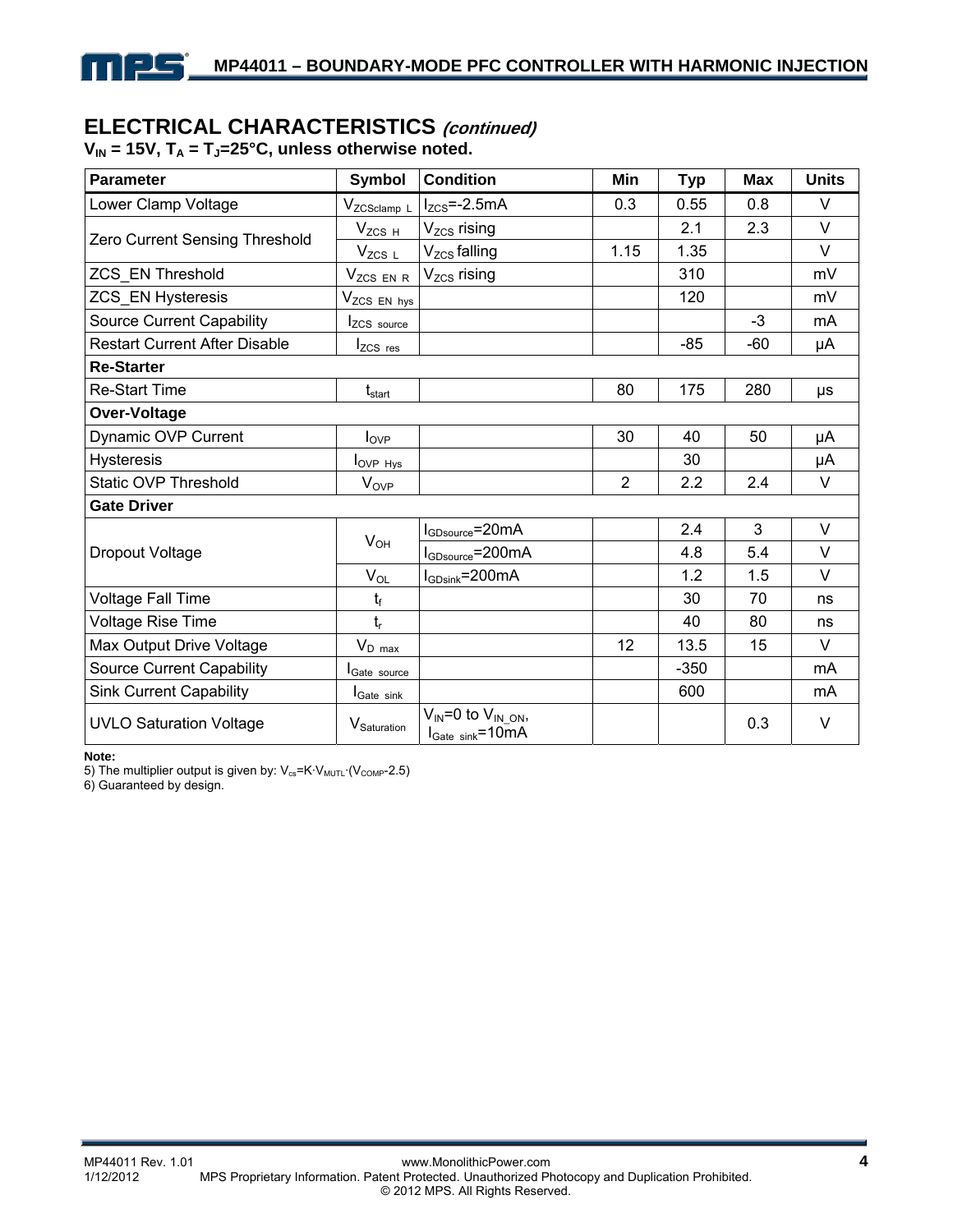# **TYPICAL PERFORMANCE CHARACTERISTICS**

 $V_{IN}$  = 15V,  $T_A$  = 25°C, unless otherwise noted.





#### Supply Current vs. T<sub>J</sub> Start-up & UVLO vs. T<sub>J</sub>





**VIN Zener Voltage vs. TJ Feedback Reference vs. TJ Delay-to-output vs. TJ**









#### **OVP Current vs. TJ Multiplier Characteristic Multiplier Gain vs. TJ**



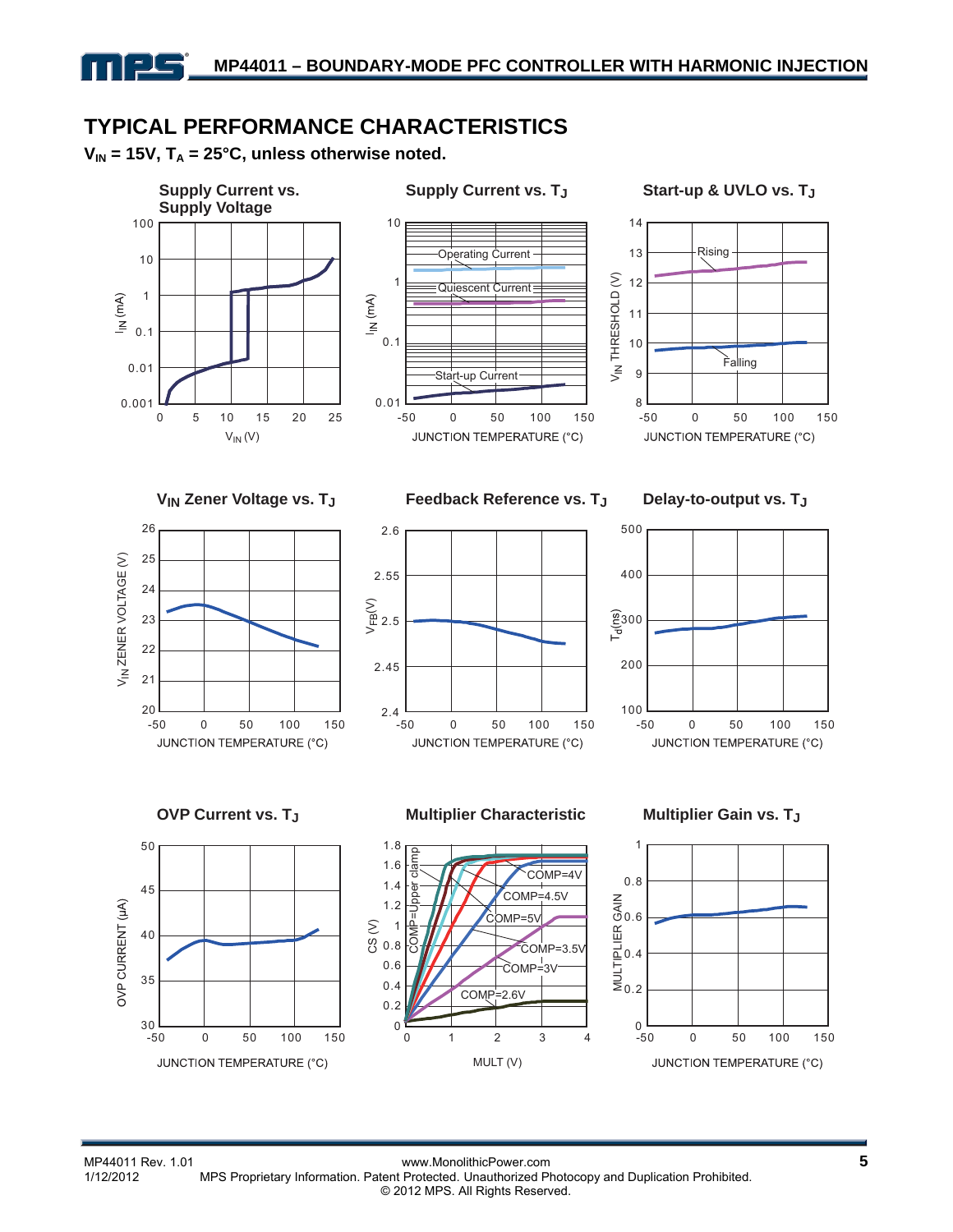# **TYPICAL PERFORMANCE CHARACTERISTICS (***continued***)**

V<sub>IN</sub> = 15V, T<sub>A</sub> = 25°C, unless otherwise noted.

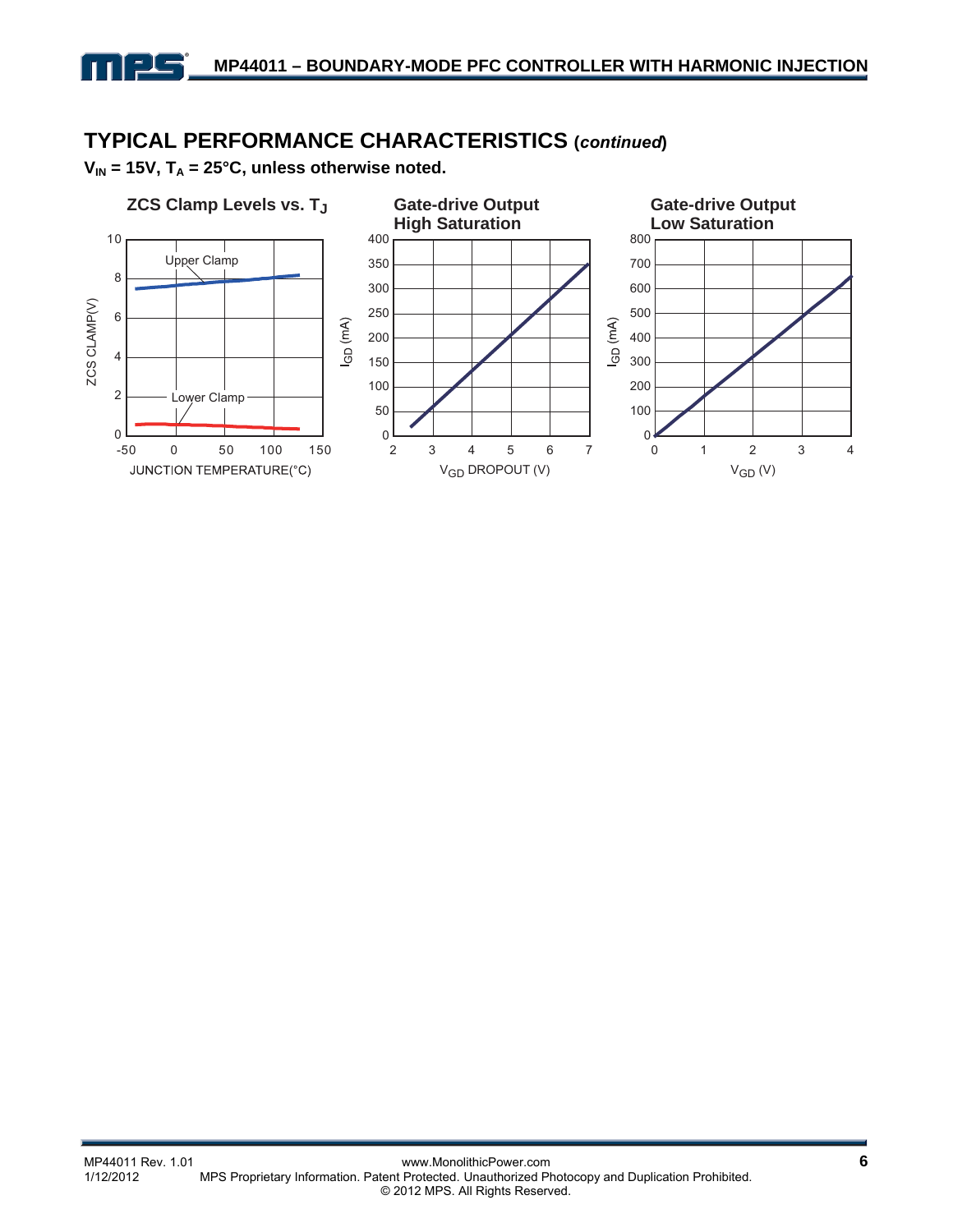# **TYPICAL PERFORMANCE CHARACTERISTICS (***continued***)**

**Performance waveforms are generated on the evaluation board built with design example.**  V<sub>AC</sub>=110V, V<sub>bus</sub>=70V, I<sub>OUT</sub>=350mA, P<sub>OUT</sub>=30W, T<sub>A</sub>=25°C, unless otherwise noted.



200µs/div.

200ms/div.

200ms/div.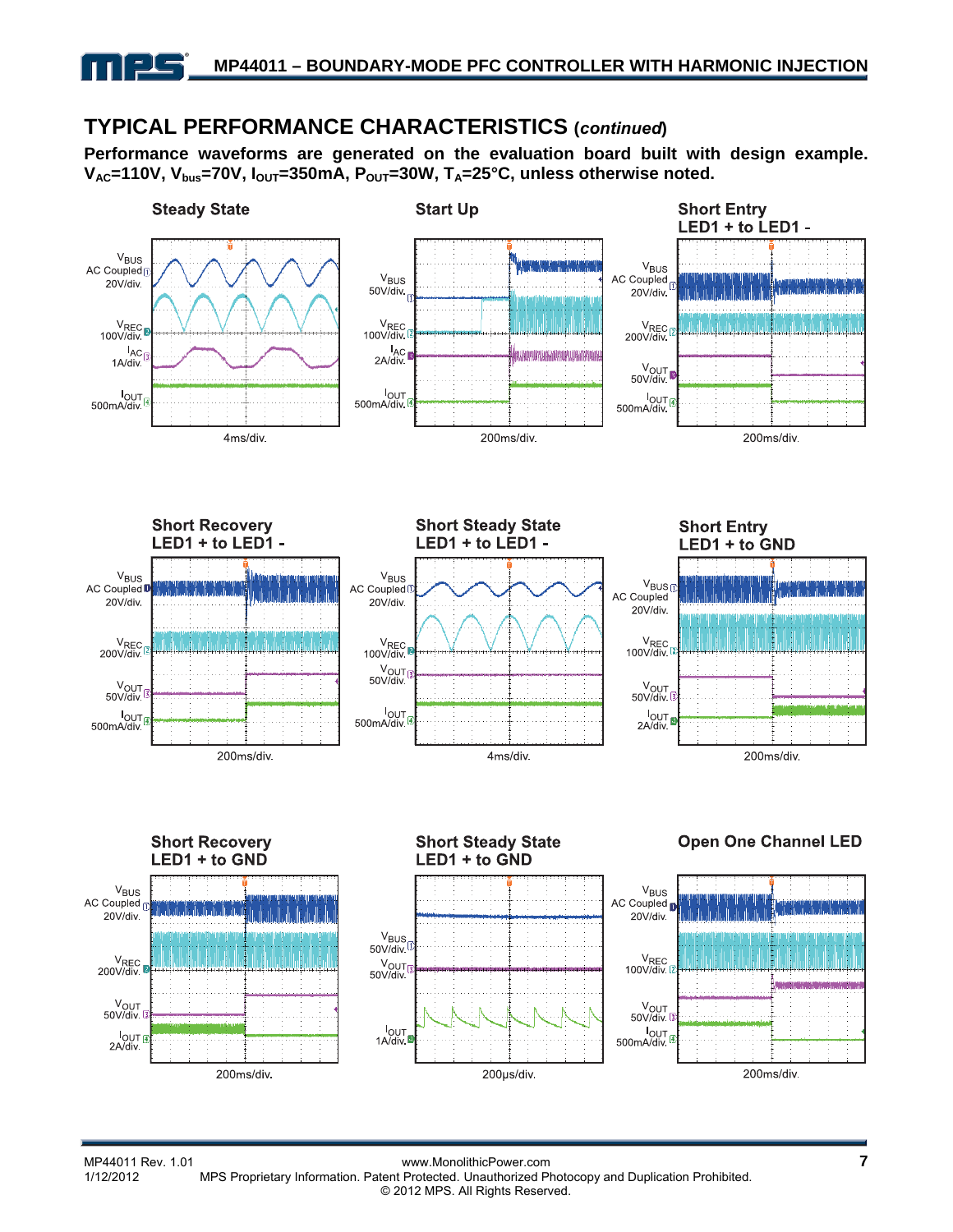# **PIN FUNCTIONS**

| Pin#           | <b>Name</b> | <b>Description</b>                                                                                                                                                                                                                                                        |
|----------------|-------------|---------------------------------------------------------------------------------------------------------------------------------------------------------------------------------------------------------------------------------------------------------------------------|
|                | FB.         | Feedback. Connect to the output voltage through a resistor divider.                                                                                                                                                                                                       |
| $\overline{2}$ | <b>COMP</b> | Error Amplifier Output. Connect a compensation network between this pin and the FB pin.                                                                                                                                                                                   |
| 3              | <b>MULT</b> | Multiplier Input. Connect to the rectified main voltage through a resistor divider to provide the<br>sinusoidal reference for the current control loop. Also senses input AC voltage and injects<br>constant ratio harmonics                                              |
| 4              | CS.         | Current Sense. Senses the current through the MOSFET using a resistor. Provides internal<br>sinusoidal reference when compared with the output of the internal multiplier to determine<br>MOSFET's turn-off. On-chip R/C filter reduces high-frequency noise on this pin. |
| 5              | <b>ZCS</b>  | Current-Zero–Crossing Sense. A negative going-edge triggers the MOSFET to turn on.                                                                                                                                                                                        |
| 6              | <b>GND</b>  | Ground.                                                                                                                                                                                                                                                                   |
| 7              | <b>GATE</b> | Gate Driver Output. The large gate-driver current can drive the gate of the low-cost high-<br>power MOSFET in the system. The pin voltage is clamped to 15V in case this pin is supplied<br>with a high VCC.                                                              |
| 8              | <b>VIN</b>  | Supply Voltage. Powers both the signal block and gate driver. Use a bypass capacitor from<br>this pin to ground to reduce the noise.                                                                                                                                      |

# **BLOCK DIAGRAM**

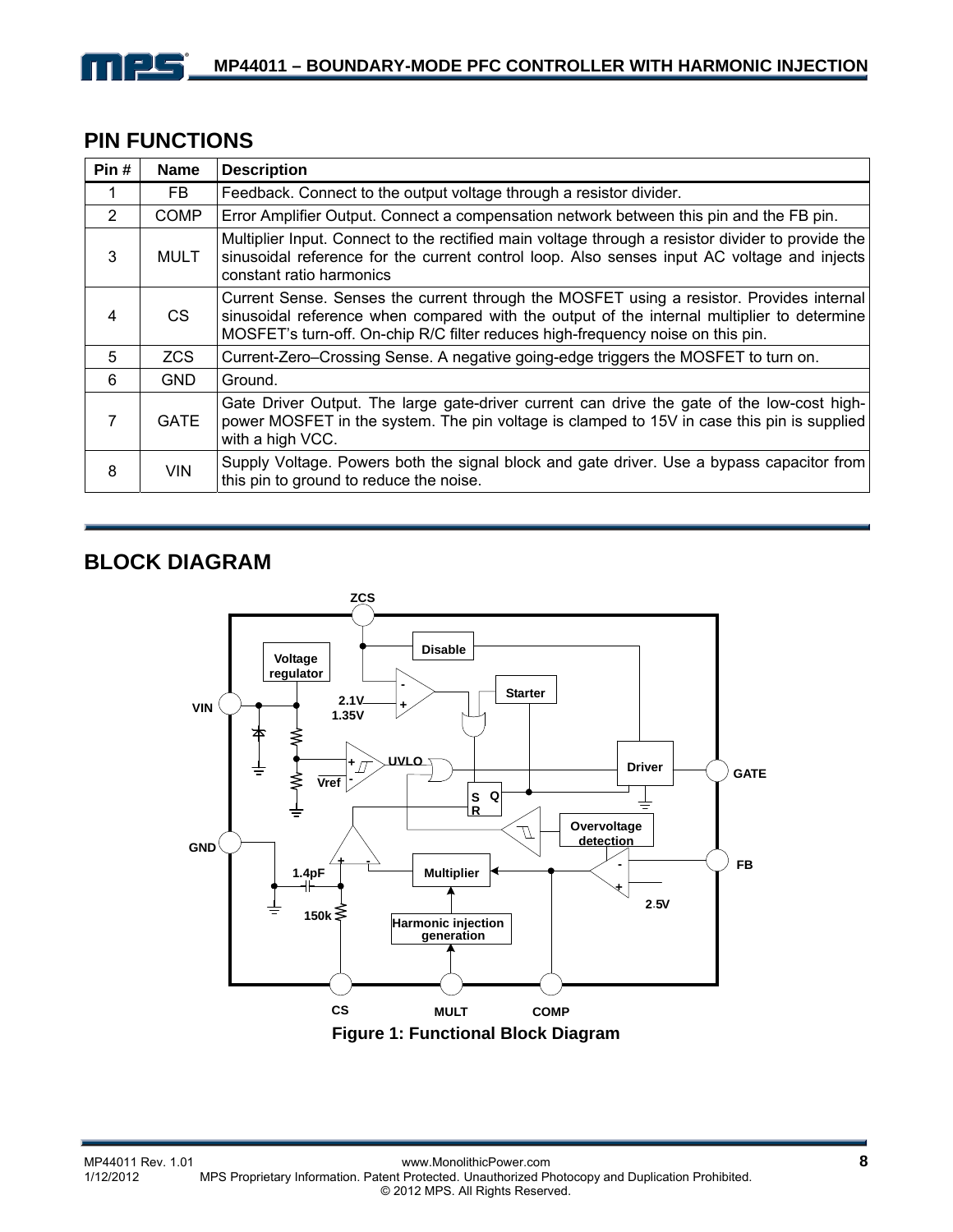# **APPLICATIONS**

The MP44011 is a boundary-conduction–mode PFC controller with internal harmonic injection that is optimized for LED lighting drivers.

#### **Output Voltage Regulation**

The FB pin senses the output voltage through a resistor divider from the output voltage to ground. An accurate on-chip reference voltage and a high-performance error amplifier accurately regulate the output voltage.

#### **Over-Voltage Protection**

MP44011 offers two of over-voltage protection methods: dynamic and static. These two methods ensure that the circuit operates in a reliably safe region.

When the load is very low, the output voltage tends to stay steadily above the nominal value. Under this condition, the error amplifier output saturates low. When the error amplifier output falls below 2.2V, the static OVP triggers and blocks the gate driver to turn off the external power MOSFET and enter an idle state. Normal operation resumes until the error amplifier output goes back into the regulated region.



**Figure 2: OVP Detector Block** 

For the boost PFC application, MP44011 implements OVP by monitoring the current through the COMP pin.

In steady-state operation, the current flows through the high-side feedback resistor (R9) and low-side feedback resistor (R10) are:

$$
I_{R9} = \frac{V_{O} - V_{FB}}{R9} = I_{R10} = \frac{V_{FB}}{R10}
$$

If there is an abrupt rise on the output  $(\Delta V_0)$ , the voltage on FB pin remains at the reference value as the compensation network between FB pin and COMP pin features a long time-constant for a high power factor (PF). The current through R10 remains equal to  $V_{FB}/R10$ , but the current through R9 becomes:

$$
I_{R9}^{'}=\frac{V_{\text{O}}+\Delta V_{\text{O}}-V_{\text{FB}}}{R9}
$$

The current must flow into the COMP pin. At the same time, the chip internally monitors the current. If the current rises to 35µA, the output voltage of the multiplier decreases, thus reducing the the energy delivered to output. If the current rises to about 40µA, the dynamic OVP triggers. Then gate driver is blocked to turn off the external power MOSFET and the MP44011 enters an idle state. The device will remain in this state until the current falls below 10µA. Then the internal starter is re-enabled and allows switching to restart.

#### **Disable Function**

Pulling the zero current sensing (ZCS) pin lower than 190mV disables to MP44011 in order to further reduce the quiescent current when the PFC pre-regulator needs to be shutdown. After releasing the ZCS pin, it will stay at lower clamp voltage if there is no external voltage from the auxiliary winding.

#### **Boundary Conduction Mode**



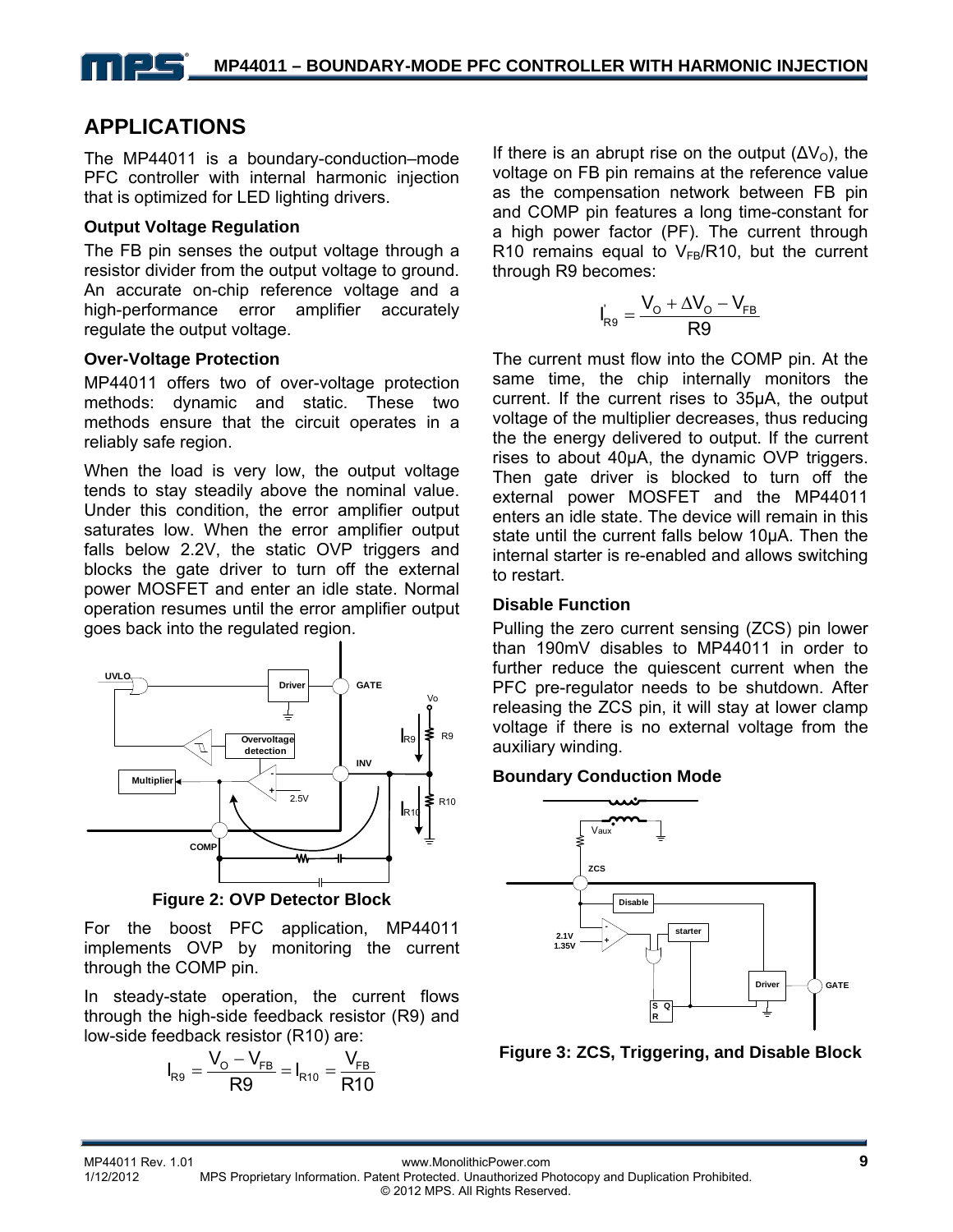### **MP44011 – BOUNDARY-MODE PFC CONTROLLER WITH HARMONIC INJECTION**

When the inductor current reaches zero, the inductor voltage reverses. Then the ZCS generates the turn-on signal for the MOSFET by sensing the falling edge of the voltage on the auxiliary winding coupled with the inductor. If the ZCS voltage goes higher than 2.1V, the comparator waits until the voltage falls below 1.35V. If the voltage falls below 1.35V, the MP44011 turns on the MOSFET. The 7.8V high clamp and 0.55V low clamp protect the ZCS pin. The internal timer generates a MOSFET turn-on signal if the driver signal is low for more than 175µs, and can turn on the MOSFET during start-up since there is no ZCD signal is generated during this period.

#### **Zero-Crossing Compensation**

The MP44011 offers a 30mV voltage offset for the multiplier output near the line votlage's zerocrossing that can force the circuit to process more energy at the bottom of the line voltage. This function reduces the total harmonic distortion (THD) of the current.

To prevent excess energy consumption, this offset reduces as the instantaneous line voltage increases so that the offset is negligible near the top of the line voltage.

#### **Harmonic Injection Function**



The flyback PFC application exemplifies the harmonic injection function for this document. For a traditional BCM flyback PFC, the transformer acts like two coupled inductors where the current will not flow through both windings at the same time; the current is discontinuous. The primary current rises from the zero crossing and the secondary current returns to zero for every switching cycle. The average input current is related to both the peak primary current and the duty cycle.



#### **Figure 6: Primary Current Waveform of Flyback PFC with the MP44011**

For the MP44011, the MULT pin senses the AC input line and injects constant ratio harmonics into sensed line voltage, so the peak primary current reference has a choppy sinusoidal signal. As a result, the peak primary current flowing through the transformer is sharply reduced, and the circuit can use a smaller transformer core that will not saturate.

In addition, harmonic injection into the input current reduces the input power fluctuation: This results in a smaller output voltage ripple on the output capacitor, and allows for the use of smaller capacitors. Therefore, the MP44011's internal harmonic injection function can reduce both bus capacitor values and transformer size.

However, there is a trade-off between smaller core and performance: a smaller core can have more winding layers and therefore greater leakage inductance. This leakage reduces efficiency and increase device voltage stress..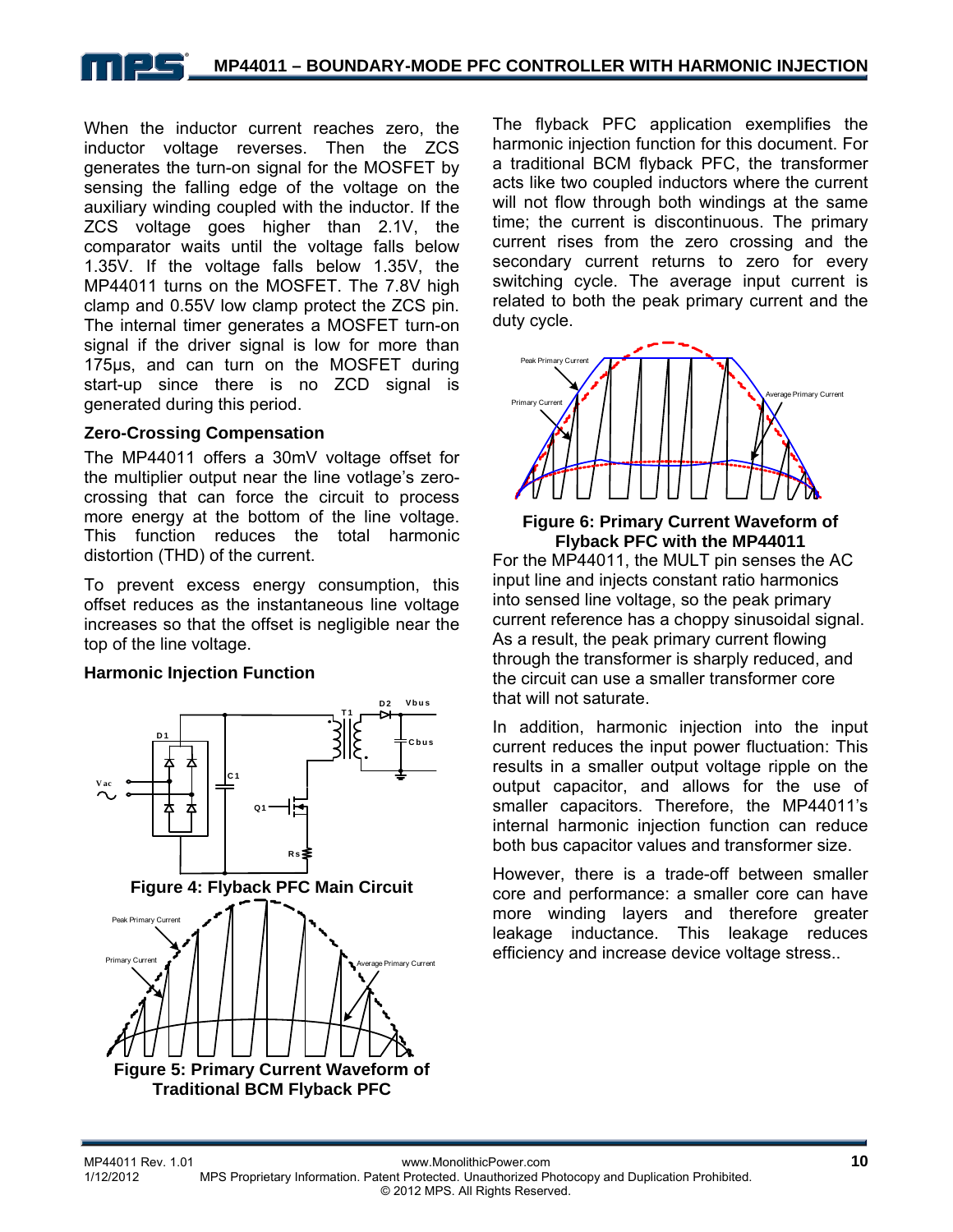



**Figure 7: Switching Frequency** 

Even with the same transformer core as used for a traditional BCM PFC, the efficiency improves with harmonic injection.

With harmonic injection, the minimum frequency occurs not at the top of the line but at the line's choppy regions. Compared with traditional BCM PFC, the frequency at the top of the line increases.

### **Power Factor Correction**

The MP44011 senses the inductor current through the current sense pin and compares it to the choppy sinusoid signal which is generated from the multiplier output. When the external power MOSFET turns on, the primary inductor current rises linearly. When it reaches the choppy sinusoid signal, the external power MOSFET turns off and the secondary diode turns on. Then the secondary inductor current begins to fall. When the secondary inductor current reaches zero, the power MOSFET turns on again, which causes the primary inductor current to start rise . The power circuit works in boundary conduction mode and inductor current's signal envelope has a choppy sinusoidal shape. The average current also has a choppy sinusoidal shape. This control method can achieve a high power factor.

#### **Layout Guide**

For boundary-mode PFC operation, the output feeds back to the FB pin for comparison with the reference voltage. Therefore, a constant reference voltage is very important for an accurate output. Use short traces to connect the FB pin to the feedback resistors.

A rectified AC voltage and COMP voltage generates the multiplier output, which generates the inductor current envelope. Place a small ceramic capacitor from the MULT pin to S-GND and place compensation components close to the COMP pin and S-GND to improve noise immunity.

For zero-current sensing, place R5 close to the ZCS pin to prevent noise caused by long wire.

For inductor current sensing, keep the trace from the current-sensing resistor to the CS pin pin as short as possible—even though there is an onchip filter on the CS pin—to prevent falsely turning off MOSFET. If the design bars the use of a short trace, add an external filter from the sense resistor to the CS pin. To prevent noise from P-GND, limit the connection between P-GND and S-GND to one point.

To keep the chip operational with a stable VIN voltage, keep the VIN capacitor as close to the VIN pin to limit voltage fluctuations.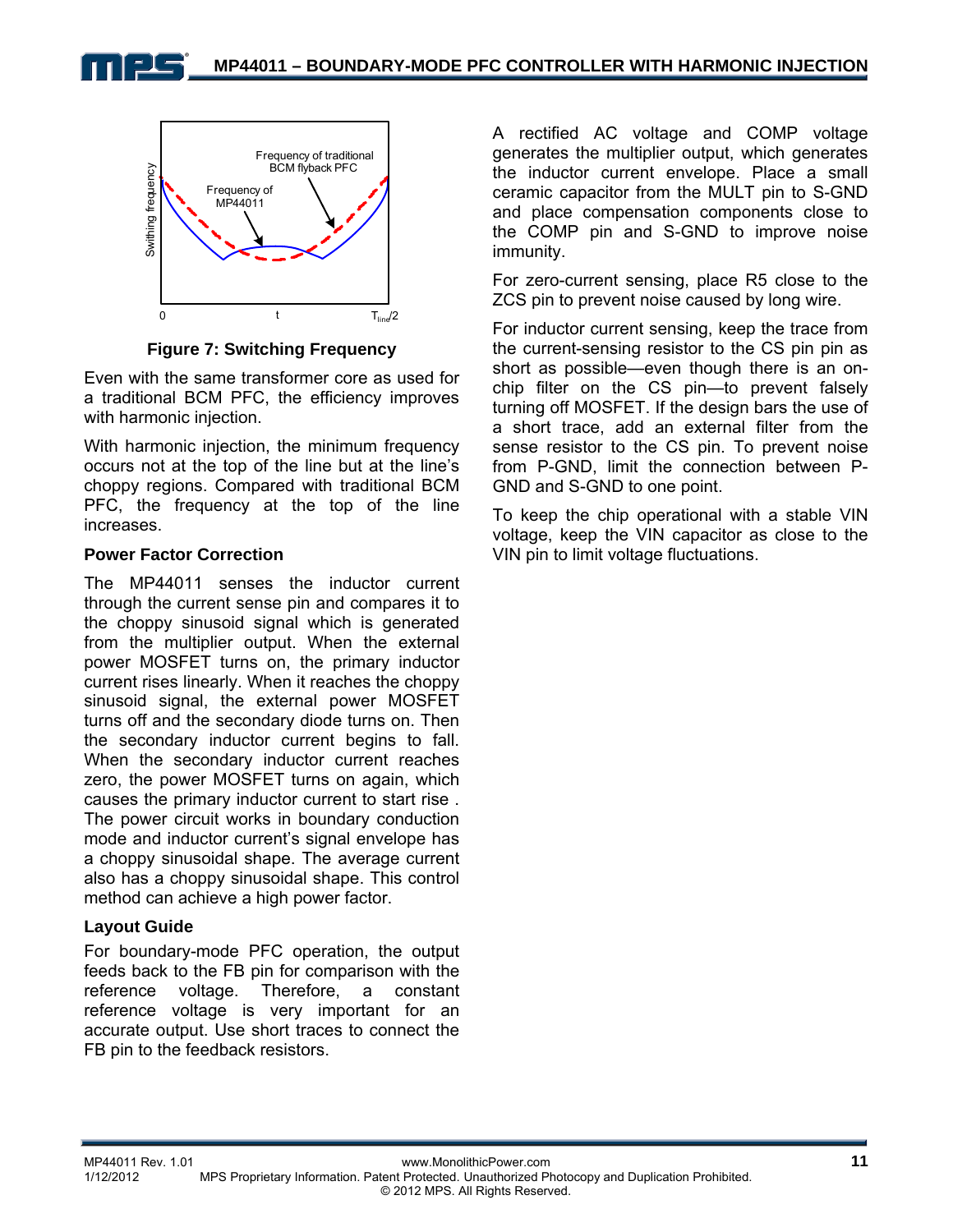# **DESIGN EXAMPLE FOR FLYBACK**

# **PFC WITH MP44011**

### **1. Design Specifications:**

| Input voltage range:          | $V_{AC}$ =85V-265V     |
|-------------------------------|------------------------|
| Typical mains frequency:      | $f1 = 50$ Hz           |
| DC output voltage:            | $V_{\text{OUT}}$ =70V  |
| Maximum output power:         | $P_{\text{OUT}} = 30W$ |
| Maximum $2f_L$ output ripple: |                        |

|                                 | $\Delta$ V <sub>0</sub> =28V peak-to-peak |
|---------------------------------|-------------------------------------------|
| Minimum switching frequency:    | $f_{min} = 40kHz$                         |
| Harmonic injection ratio:       | $K_2 = 0.75$                              |
| Reflected voltage:              | $V_R = 210V$                              |
| Leakage inductance overvoltage: | $\triangle$ V=100V                        |
| Expected efficiency:            | $n = 85%$                                 |

### **2. Preliminary Calculations:**

Minimum Input Peak Voltage:

$$
V_{PKmin}
$$
= $V_{ACmin}$   $\times \sqrt{2}$  =120V

Maximum Input Peak Voltage:

$$
V_{PKmax}
$$
= $V_{ACmax}$  $\times \sqrt{2}$  =375V

Maximum Input Power:  $P_{IN}=P_{OUT}/\eta=35.3W$ 

Peak-to-Reflected Voltage Ratio:

$$
K_v = V_{PKmin}/V_R = 0.57
$$

Characteristic functions value:

$$
F2(K_v) = \frac{0.5 + 1.4 \cdot 10^{-3} \cdot K_v}{1 + 0.815 \cdot K_v}
$$

$$
F3(K_v) = \frac{0.424 + 5.7 \cdot 10^{-4} K_v}{1 + 0.862 \cdot K_v}
$$

$$
F4(K_v) = \frac{0.25 - 1.5 \cdot 10^{-3} \cdot K_v}{1 + 1.074 \cdot K_v}
$$

### **2.1 Peak Primary Current**

$$
I_{PKp} = \frac{2K_1 \cdot P_{in}}{V_{PKmin} \cdot F2(K_V)} = 1.51A
$$

For MP44011, the coefficient  $K_1$  is the peak primary-current ratio compared with the traditional CRM PFC. Here,  $K_1 = 0.87$ .

### **2.2 RMS Primary Current:**

$$
I_{RMSp} = I_{PKp} \cdot \sqrt{\frac{F2(K_v \cdot K_2)}{3}} = 0.53A
$$

### **2.3 Peak Secondary Current:**

$$
I_{PKS} = \frac{2 \cdot P_{OUT}}{V_{OUT} \cdot K_v \cdot F2(K_v)} = 4.29A
$$

### **2.4 RMS Secondary Current:**

$$
I_{\text{RMSs}} = I_{\text{PKs}} \cdot \sqrt{\frac{F3(K_{\vee})}{3}} = 1.03A
$$

**Power Stage Design** 

### **3. Diode Bridge**

The maximum input RMS current is:

$$
I_{AC\_max} = \frac{P_{in}}{V_{AC\_min}} = 0.42(A)
$$

To provide a sufficient margin, select GBU406 (600V/4A).

### **4. Input Capacitor**

By setting the coefficient r to 0.1, obtain the input capacitance by using the equation below:

$$
C_{\text{in}} = \frac{I_{AC\_max}}{2\pi \cdot f_{\text{min}} \cdot r \cdot V_{AC\_min}} = 0.19 \times 10^{-6} (F)
$$

Use a 0.22μF tantalum capacitor with a 630V voltage rating as the input capacitor to provide high-frequency energy during switching cycle.

### **5. Transformer**

Calculate the primary Inductance using the

following:

$$
L_{p} = \frac{V_{p_{Kmin}} \cdot K_{2}}{(1 + K_{2} \cdot K_{V}) \cdot f_{min} \cdot I_{p_{Kp}}} = 1.0 \text{mH}
$$

MP44011 Rev. 1.01 www.MonolithicPower.com **12** MPS Proprietary Information. Patent Protected. Unauthorized Photocopy and Duplication Prohibited.

© 2012 MPS. All Rights Reserved.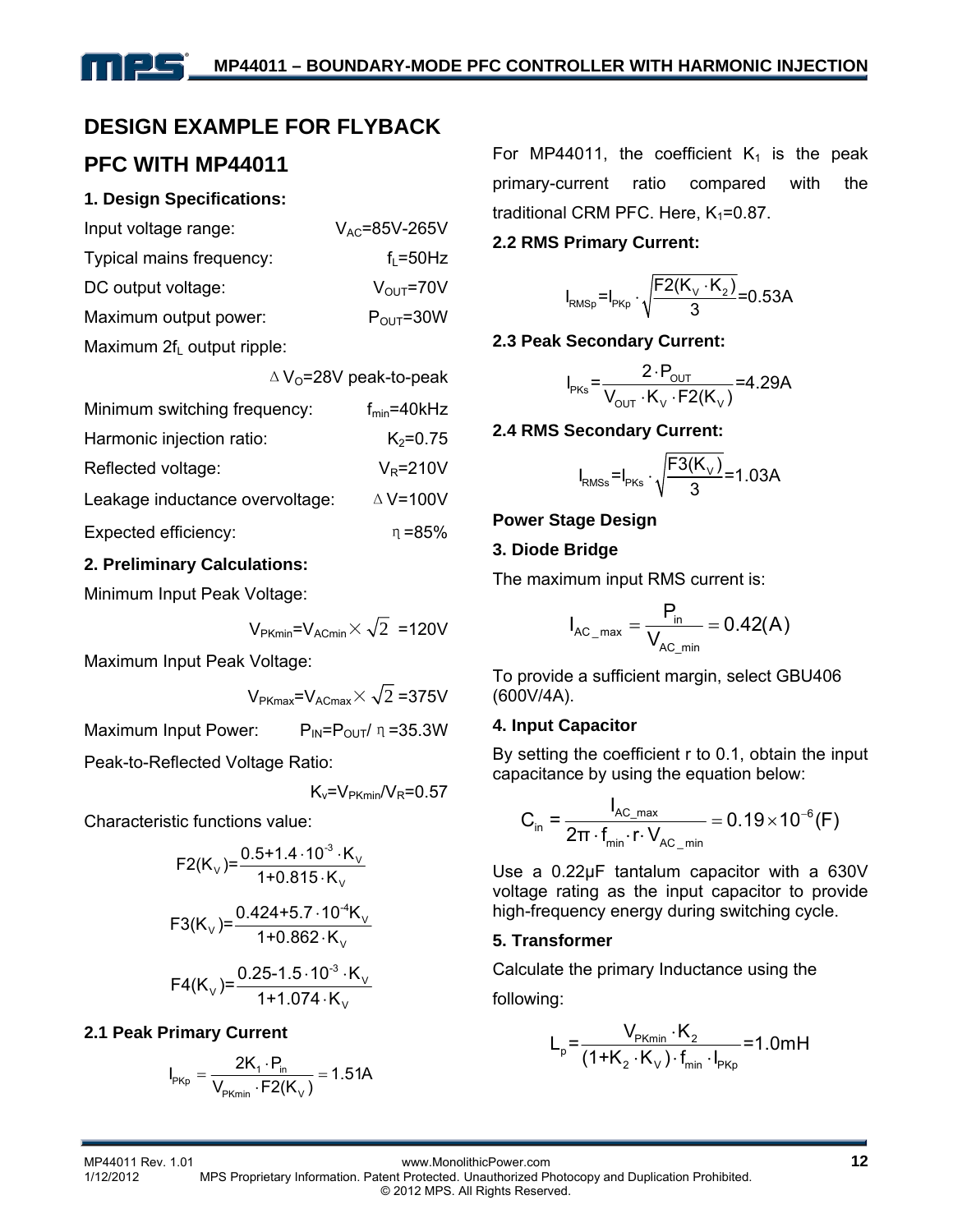The turn ratio is:

$$
n = \frac{V_R}{V_{\text{OUT}}} = 3
$$

Then  $A_n$  is:

$$
A_p = A_e \cdot A_w = \frac{L_p \cdot I_{PKp} \cdot I_{RMSp}}{B_{max} \cdot K_c \cdot j} = 1.27 \times 10^{-9} mm^4
$$

Where:

 $A<sub>e</sub>$  is the effective area of the core section;

 $A_w$  is the effective area of the core window;

 $B<sub>max</sub>$  is the max swing of the magnetic flux density (generally  $B_{\text{max}}=0.3 \sim 0.4$ T);

 $K<sub>c</sub>$  is the window coefficient, which is about 0.3 in design;

j is the current density of the wire, which is typically 4-6A/mm<sup>2</sup>.

The EE25 core is selected according to  $A<sub>o</sub>$ .

The primary inductor turn number is:

$$
N_{\rm p} = \frac{L_{\rm p} \cdot I_{\rm pKp}}{B_{\rm max} \cdot A_{\rm e}} = 110
$$

The needed air gap is:

$$
\sigma=\frac{N_p^2\cdot A_e\cdot \mu}{L_p}=6.08\cdot 10^{-4}m
$$

And the secondary winding turn number is:

$$
N_s=\frac{N_\mathrm{p}}{n}=36
$$

### **6. MOSFET**

The maximum drain voltage is:

$$
V_{DSmax} = V_{PKmax} + V_R + \Delta V = 685V
$$

The maximum RMS MOSFET current is:

$$
I_{\rm Qrms\_max} = I_{\rm RMSp} = 0.53 \, \rm A
$$

And the pulse-drain current is:

$$
I_{\text{Q\_pulse}} > I_{\text{PKp}} = 1.51A
$$

The FQPF8N80C (800V/8A) meets the power requirement of the design.

### **7. Secondary Diode**

The maximum RMS current of the output diode is:

$$
I_{\text{Drms\_max}} = I_{\text{RMSs}} = 1.03A
$$

And the maximum reverse voltage is:

$$
V_{Dmax} = \frac{V_{PKmax}}{n} + V_{OUT} = 194V
$$

UF3004 (400V/3A) meets the design criteria.

### **8. Output Capacitor**

The output capacitor is selected only based on output voltage ripple

$$
C_{\text{OUT}} = \frac{1}{2 \cdot \pi \cdot f_{L}} \cdot \frac{F4(K_{V})}{F2(K_{V})} \cdot \frac{I_{\text{OUT}}}{\Delta V_{O}} \cdot K_{3} = 38 \mu F
$$

Where  $K_3=0.85$ .

The cap (47μF/100V) is selected as the bus capacitor.

### **9. Sense Resistor**

Assuming a peak value of 2.5V ( $@V_{AC}$ <sub>max</sub>=265V) on the multiplier input, the peak value at the minimum line voltage is  $V_{\text{MULTDKmin}} = 2.5 \times$ 85/265=0.8V which is multiplied by the maximum slope of the multiplier, 1.62, giving a 1.32V peak on the current sense. So the sense resistor will not exceed:

$$
R_{sen} \leq \frac{1.32}{I_{PKp}} = 0.87 \Omega
$$

Considering the power consumption, select a 0.4Ω sense resistor.

The first stage of flyback PFC design is complete. Our evaluation board adds two channels of DC/DC using the MP4689 to constitute a system for the LED driver. For MP4689 applications, please find MP4689 datasheet for details.

Figure 8 shows the application schematic with power stage design. The typical performance and circuit waveforms are shown in the typical performance characteristics section. For more possible applications of this device, please refer to related Evaluation Board Datasheets.

MP44011 Rev. 1.01 www.MonolithicPower.com **13** MPS Proprietary Information. Patent Protected. Unauthorized Photocopy and Duplication Prohibited. © 2012 MPS. All Rights Reserved.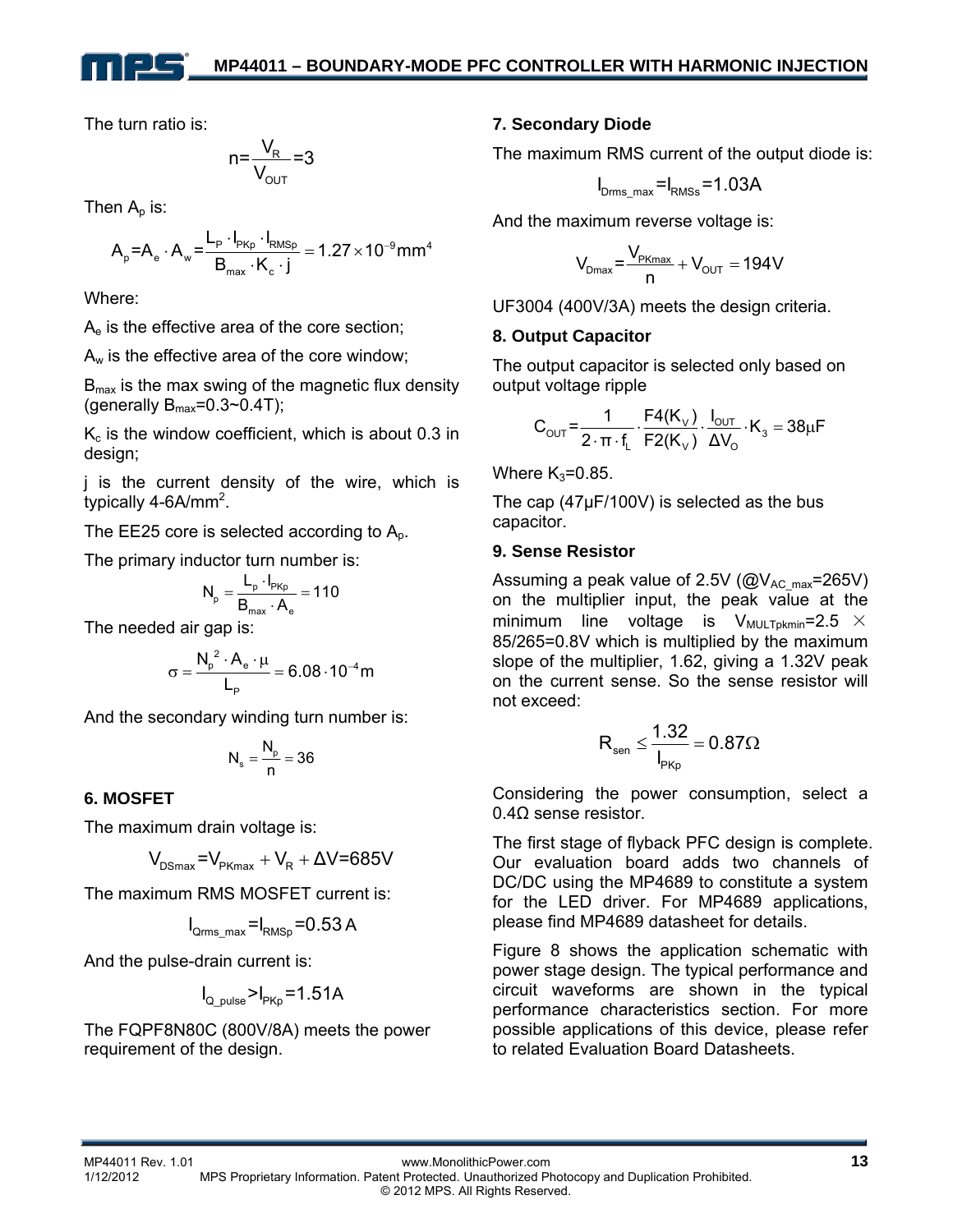



**Figure 8: Design Example of 30W LED Lighting with MP44011**